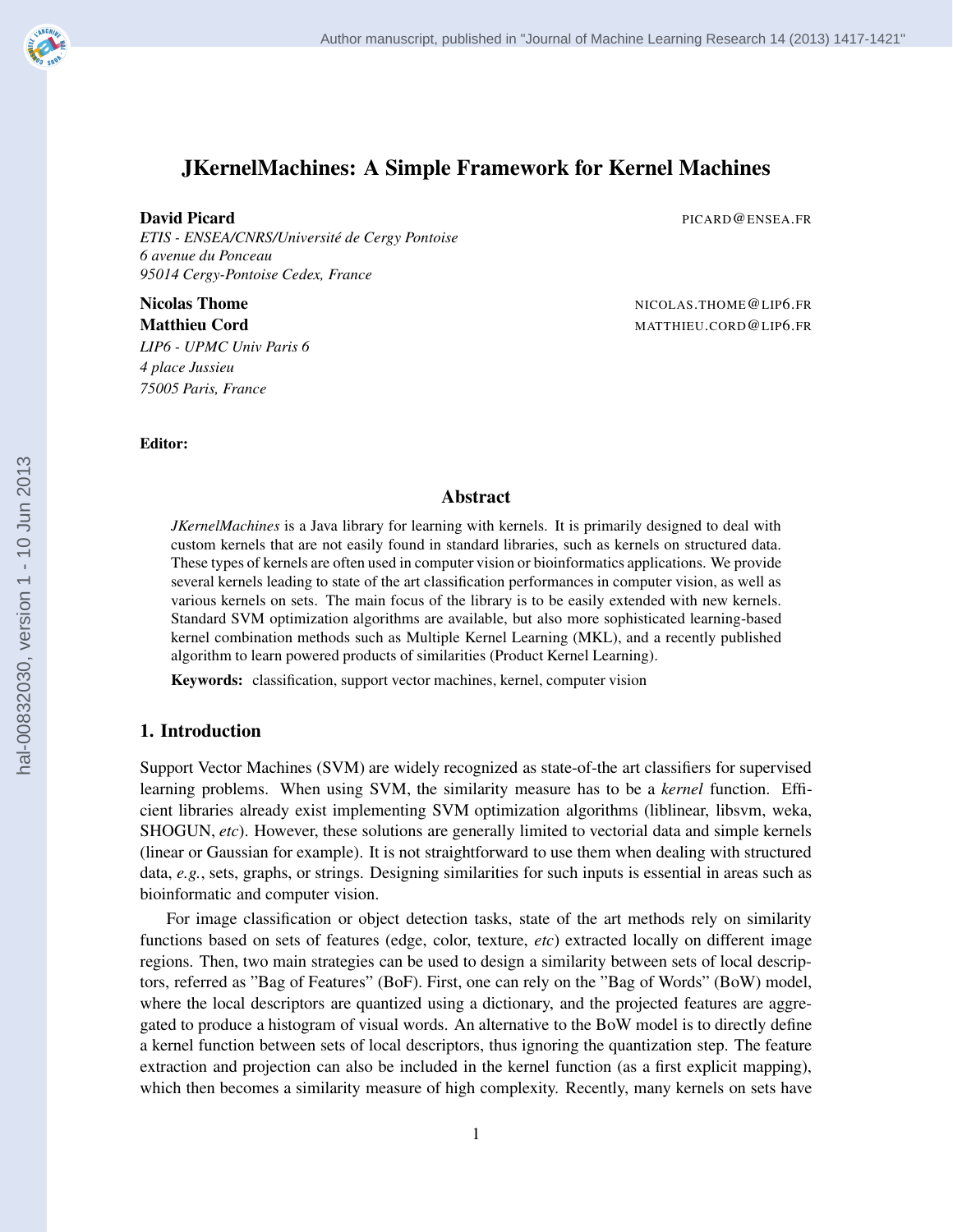been proposed in the computer vision community, for example by Bo and Sminchisescu (2009) or by T. Tuytelaars and Darrell (2011).

To sum it up, designing well adapted kernel functions is attracting a lot of research in the community. *JKernelMachines* is dedicated to facilitate the use of such exotic kernels. It is thus not designed as an end user program, but as a library to be used in computer vision (or bioinformatics, *etc*) pipelines. The goals of the library are to provide:

- An efficient framework for kernels:
	- Easy and intuitive use of the library
	- Very easy and rapid development of new kernels
- An effective SVM machine learning toolbox:
	- Up to date learning algorithms (primal, dual) with kernel combinations (MKL)
	- Good computational performances on current computer vision benchmarks

To fulfill these goals, *JKernelMachines* is designed as a pure Java implementation without any further dependency than a standard JRE. It is licensed under the terms of GPLv3.

### 2. Description of the Library

The backbone of the library is the definition of data types and kernels. In order to use any type of input space, the library makes heavy use of the Java Generics. Kernels are defined on generic input space, with specific implementation delegated to child classes. Classifiers that use a kernel function will end up with the right similarity thanks to polymorphism.

## 2.1 Kernels

Given a sample of generic type T, the library provides a parent class for all kernel functions:

```
public abstract class Kernel\langle T \rangle implements Serializable {
  / ∗ ∗ com p ute t h e k e r n e l s i m i l a r i t y b etw e e n two e l e m e n t s of i n p u t s p a c e ∗ /
  public abstract double valueOf(T t1, T t2);}
```
To create a new kernel, one basically has to extend this class and implement the valueOf() method. For example, the source code below corresponds to the following kernel on bags of vectors of double:

$$
K(\{\mathbf{x}_i\}_i, \{\mathbf{x}_j\}_j) = \sum_{\mathbf{x}_i \in \{\mathbf{x}_i\}_i, \mathbf{x}_j \in \{\mathbf{x}_j\}_j} e^{-\frac{\|\mathbf{x}_i - \mathbf{x}_j\|^2}{2}}.
$$

```
public class DoubleBagGaussian extends Kernel<List<double[]>>
 public double valueOf (List<double []> 11, List <double []> 12) {
   double sum = 0., d;
    for (double[] t1 : 11)for (double [] t2 : 12 ) \{for (d=0., int i=0 ; i<1. length ; i++){ d += (t2[i]-t1[i])*(t2[i]-t1[i]); }
        sum += Math. exp(-d/2.);
      }
    return sum;
 }
}
```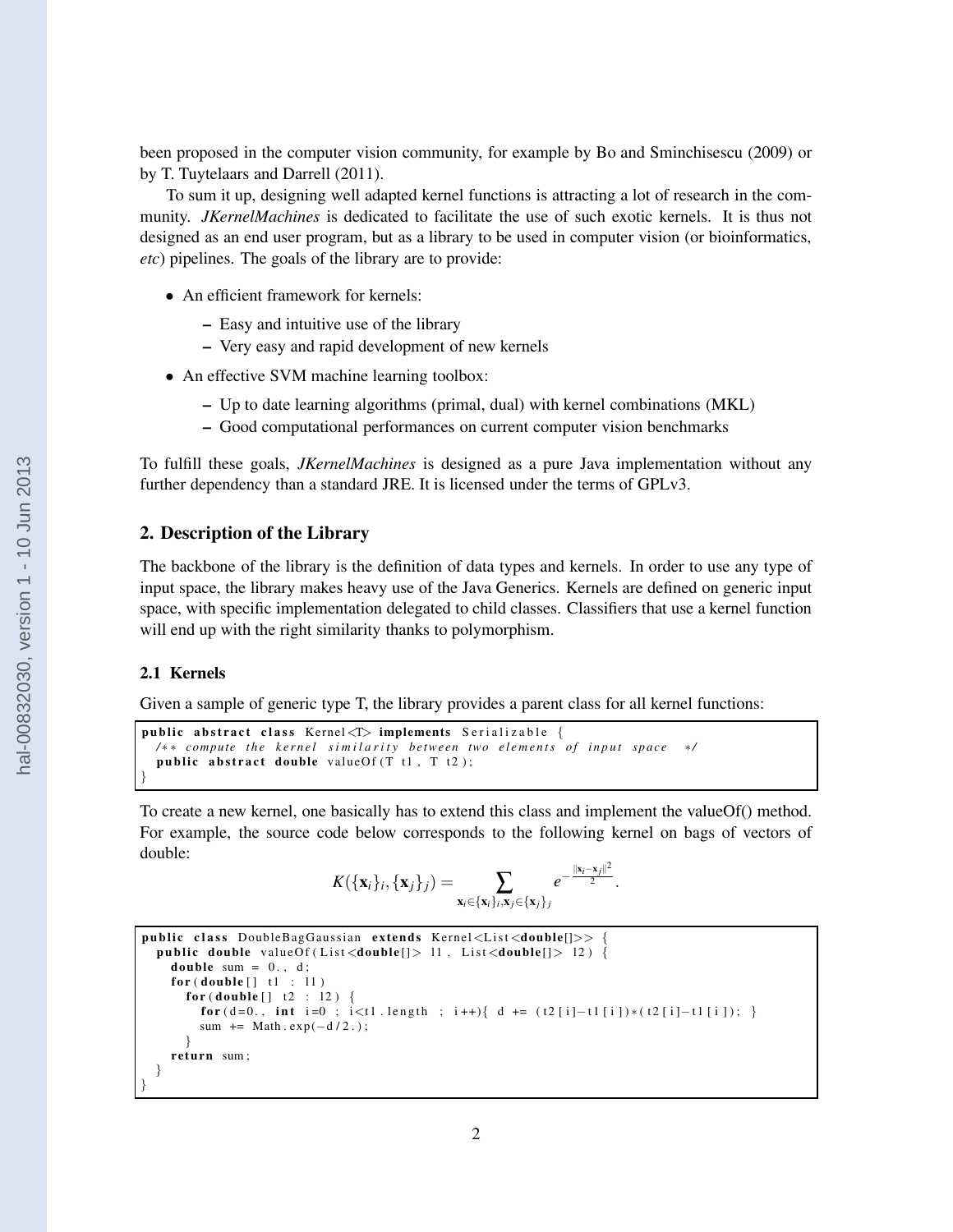Currently, *JKernelMachines* provides the following kernels:

- Standard kernels on vector (Linear, Gaussian, etc) for various types (int, double, etc)
- A wide variety of Gaussian kernels ( $\chi^2$  distance, subset of selected axes, etc)
- Combination of kernels (weighted sum and weighted product of generic minor kernels)
- Generic kernels on lists (ordered or unordered, weighted or not)
- Kernels defined by a custom Gram matrix and kernels with various caching strategies

#### 2.2 Classifiers

Classifiers are also defined on generic data types, and use an instance of a specific Kernel. In order to be able to work on any type of input space, the data type of the samples are encapsulated in a generic class called *TrainingSample*. This class contains the sample of generic type T and the associated label (if the sample is labeled):

```
public class Training Sample <T> implements Serializable {
 T sam ple ;
  int label;
}
```
Training of an SVM classifier consists of calling the method train with a list of TrainingSample as parameters. For example, an SVM with GaussianKernel on vectors of double would be done as follows:

```
List \langleTraining Sample \langledouble|\rangle> train = new Array List \langleTraining Sample \langledouble|\rangle>();
// add code to feed the list with labeled samples
DoubleGaussL2 k = new DoubleGaussL2();
LaSVM<double [] > lasvm = new LaSVM<double [] >(k);
lasvm. train (train);
```
In this example, the evaluation of a new sample is as simple as:

```
double [] sample; // add code to fill the sample
double value = lasym. valueOf (sample);
```
Currently, *JKernelMachines* implements the following algorithms:

- SVM: LaSVM from Bordes et al. (2005), LaSVM-I from Ertekin et al. (2011), SMO from Platt (1999), Transductive SVM using S<sup>3</sup>VM*Light* from Joachims (1999)
- Density estimator: One-class SVM using SMO, Parzen window estimator
- Multiple kernel: SimpleMKL from Rakotomamonjy et al. (2008), TS-MKL from Kumar et al. (2012), Gradient-descent based ℓ*p*-Norm MKL from Kloft et al. (2011), Product combinations of Gaussian kernels from Picard et al. (2012)
- Fast primal linear SVM on double vectors: Pegasos from Singer and Srebro (2007), SGD from Bottou (2010), SGDQN from Bordes et al. (2009)

Since most of these algorithms are implemented using the Kernel interface, they can be used with any positive semi-definite implementation of the Kernel class. Examples are provided with the library (see the *example* package).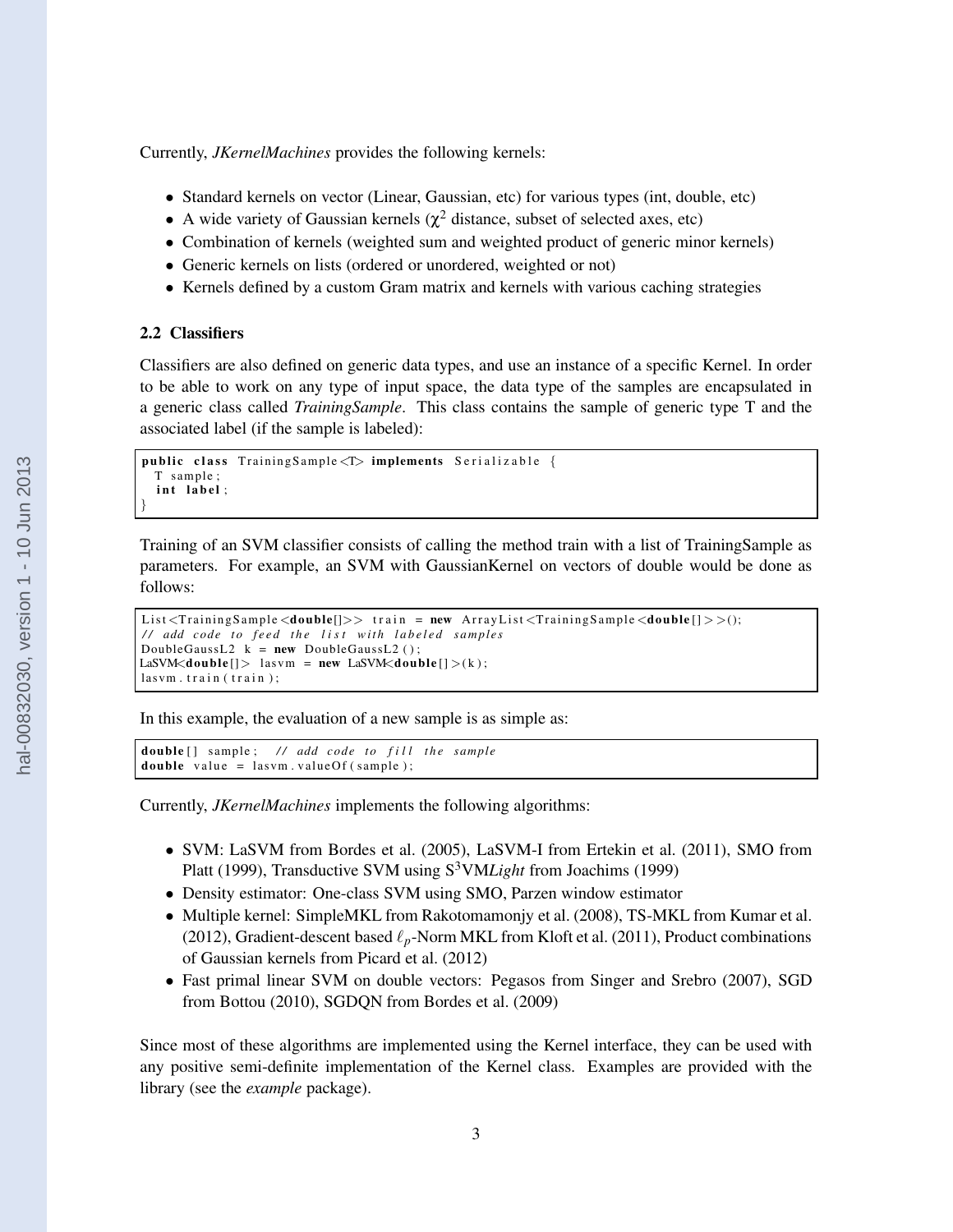|                | Weka           | <b>JKernelMachines</b>        |                |                |
|----------------|----------------|-------------------------------|----------------|----------------|
|                | <b>SMO</b>     | LaSVM                         | <b>SMO</b>     | LaSVM-I        |
| ionosphere     | $86.1 \pm 4.1$ | $92.8 \pm 3.6$                | $91.5 \pm 2.5$ | $90.3 \pm 3.2$ |
| heart          | $84.0 \pm 3.8$ | $81.9 \pm 3.8$                | $83.1 \pm 4.3$ | $84.4 \pm 5.0$ |
| breast-cancer  | $97.3 \pm 1.3$ | $97.1 \pm 1.0$                | $94.2 \pm 1.8$ | $97.4 \pm 1.5$ |
| german numbers |                | $75.4 \pm 2.3$ 75.0 $\pm$ 3.2 | $68.9 \pm 2.9$ | $75.4 \pm 2.1$ |

Table 1: Mean accuracies for *Weka* and *JKernelMachines* on UCI data sets.

# 3. Validation

We first present results comparing *JKernelMachines* to the well known *Weka* library on common data sets from the UCI repository. We used the example class *CrossValidationExample* of package *fr.lip6.jkernelmachines.example* to produce the results. Following the setup of Rakotomamonjy et al. (2008), 20 random splits were drawn (80% for train, 20% for test).

Table 3 summaries the results. On the *ionosphere* data set, *JKernelMachines* offers significantly better results than *Weka*. On *heart*, *breast cancer* and *german numbers* both libraries gave about the same results. Regarding time, we found *JKernelMachines* implementation of *LaSVM* to be significantly faster than *Weka* (both libraries were fast enough).

Compared to other libraries more centered on kernels, like SHOGUN or OpenKernel, *JKernel-Machines* clearly aims at adding new kernels easily and reliably by allowing the user to set any code inside the kernel computation. For instance, SHOGUN allows to use kernels defined by a custom Gram matrix, which has to be computed before the optimization. The custom matrix method may not be easy to handle when the kernel is relying on a parametric feature extraction process, where the parameters are to be varied  $(e.g.,$  filter banks in signal processing applications). Moreover, in case of online evaluation, a new custom matrix has to be computed for each incoming test sample and manually set as the kernel used by the classifier, whereas a *JKernelMachines* classifier would work without any modification. OpenKernel allows for more complex kernels using base kernels (including n-gram kernels) and combination, but again the data have to be in a specific file format generated in advance which leads to the same difficulties.

*JKernelMachines* was used for PASCAL VOC challenges both in 2009 and in 2010<sup>1</sup>, and gave comparative results to other teams using the same features. The achievement in these challenges is two-folds: first, it validates the implementation of the learning algorithms. Second, it shows the library is usable on real world challenges regarding computing resources. Some of these experiments were published in Picard et al. (2010).

#### **References**

- L. Bo and C. Sminchisescu. Efficient match kernel between sets of features for visual recognition. In *Advances in Neural Information Processing Systems*, December 2009.
- A. Bordes, S. Ertekin, J. Weston, and L. Bottou. Fast kernel classifiers with online and active learning. *Journal of Machine Learning Research*, 6:1579–1619, September 2005.
- A. Bordes, L. Bottou, and P. Gallinari. Sgd-qn: Careful quasi-newton stochastic gradient descent. *Journal of Machine Learning Research*, 10:1737–1754, July 2009.

<sup>1.</sup> Results can be found at http://pascallin.ecs.soton.ac.uk/challenges/VOC/voc2009/.